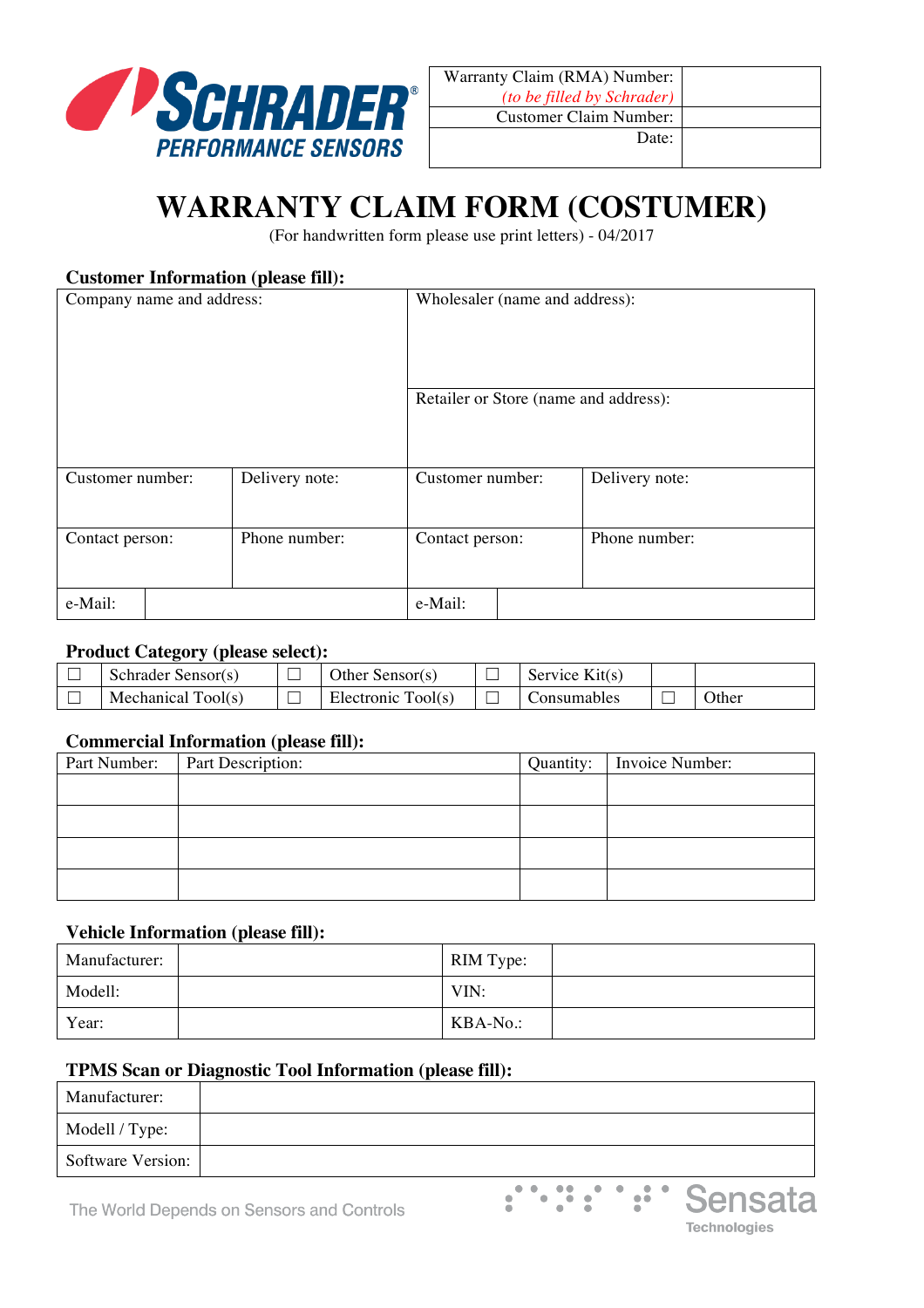

## **Problem Description (please fill):**

## **Reimbursement fee / expenses (please fill):**

☐ Documents relating to Mounting/Dismounting/Programming- costs are submitted

Total Expenses claimed are:  $\epsilon$  Net

*(to be filled by the customer)*

**Technologies** 

Note: Reimbursement of any additional costs such as costs for labour/mounting/dismounting/programming will not be granted if related documents (invoices or bills) are handed in at a later stage.

### **##################### For Schrader Internal Use Only ##################### Remarks:**

| <b>Technical Department</b>               |             |        |                                   |        |              |
|-------------------------------------------|-------------|--------|-----------------------------------|--------|--------------|
| <b>Engineer:</b>                          |             |        | <b>Accept or Reject:</b><br>Date: |        |              |
|                                           |             |        |                                   |        |              |
|                                           |             |        |                                   |        |              |
|                                           |             |        | <b>Sales Department</b>           |        |              |
| <b>Responsible (Name):</b>                |             |        |                                   | Date:  |              |
|                                           |             |        |                                   |        |              |
|                                           |             |        |                                   |        |              |
|                                           | Credit Note | Г      | Free Alternative                  | $\Box$ | Return Goods |
| $\Box$                                    | Scrap Goods | $\Box$ | Other                             |        |              |
| .:<br>Sensata                             |             |        |                                   |        |              |
| The World Denends on Sensors and Controls |             |        |                                   |        |              |